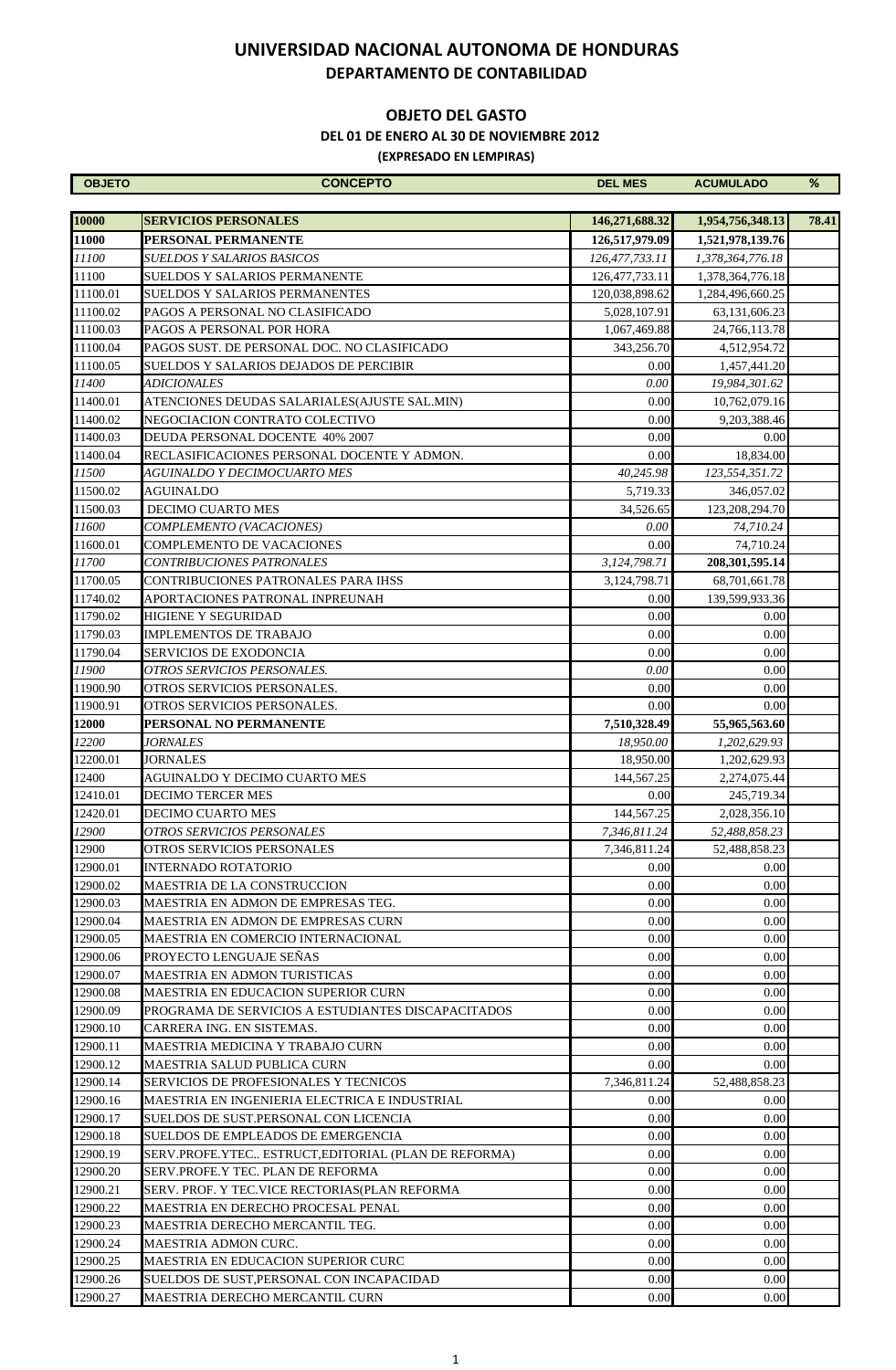#### **OBJETO DEL GASTO**

 **DEL 01 DE ENERO AL 30 DE NOVIEMBRE 2012**

| <b>OBJETO</b>        | <b>CONCEPTO</b>                                                 | <b>DEL MES</b>      | <b>ACUMULADO</b>           | %    |
|----------------------|-----------------------------------------------------------------|---------------------|----------------------------|------|
|                      |                                                                 |                     |                            |      |
| 12900.31             | SERVICOS TECNICOS SISTEMA DE ADMICION                           | 0.00                | 0.00                       |      |
| 14000                | <b>RETRIBUCIONES EXTRAORDINARIAS</b>                            | 747,135.52          | 3,219,968.00               |      |
| 14100                | HORAS EXTRAORIDINARIAS                                          | 747.135.52          | 3,219,968.00               |      |
| 14100                | RETRIBUCIONES EXTRAORDINARIAS                                   | 747,135.52          | 3,219,968.00               |      |
| 14100.01             | HORAS EXTRAORDINARIAS                                           | 747,135.52          | 3,219,968.00               |      |
| 15000                | ASISTENCIA SOCIAL AL PERSONAL                                   | 794,085.00          | 13,830,023.92              |      |
| 15100                | ASISTENCIAS SOCIALES VARIAS                                     | 794,085.00          | 13,830,023.92              |      |
| 15100                | ASISTENCIA SOCIAL VARIAS                                        | 794,085.00          | 13,830,023.92              |      |
| 15100.01             | ASISTENCIA SOCIAL VARIAS                                        | 794,085.00          | 13,830,023.92              |      |
| 15900                | OTROS ASISTENCIAS SOCIALES AL PERSONAL                          | 0.00                | 0.00                       |      |
| 15900.01             | ANO SABATICO                                                    | 0.00                | 0.00                       |      |
| 15900.02             | COMPENSACION EXTRAORDINARIA TERCER PERIODO INTENSIVO            | 0.00                | 0.00                       |      |
| 15900.03             | CURSOS INTERSEMESTRALES (MEDICINA)                              | 0.00                | 0.00                       |      |
| 16000                | <b>BENEFICIOS Y COMPENSACIONES</b>                              | 7,577,361.51        | 151,461,057.71             |      |
| 16000                | <b>BENEFICIOS Y COMPENSACIONES</b>                              | 0.00                | 0.00                       |      |
| 16000.01             | INDEMNIZACIONES POR CAUSA DE MUERTE                             | 0.00                | 0.00                       |      |
| 16000.02             | PRESTAMOS CLAUSULA 117 Y 121                                    | 0.00                | 0.00                       |      |
| 16100                | PRESTACIONES LABORALES                                          | 7,577,361.51        | 151,461,057.71             |      |
| 16100.01             | PRESTACIONES LABORALES.                                         | 7,572,361.51        | 147,317,963.78             |      |
|                      | DEMANDAS JUDICIALES                                             |                     |                            |      |
| 16100.02             |                                                                 | 5,000.00            | 4,143,093.93               |      |
| 20000                | <b>SERVICIOS NO PERSONALES</b>                                  | 11,775,530.92       | 144,304,300.58             | 5.79 |
| 21000                | <b>SERVICIOS BASICOS</b>                                        | 3,973,465.49        | 36, 361, 470. 47           |      |
| 21100                | ENERGIA ELECTRICA                                               | 3,600,729.83        | 30,308,335.77              |      |
| 21100.01             | ENERGIA ELECTRICA                                               | 3,600,729.83        | 30,308,335.77              |      |
| 21200                | <b>AGUA</b>                                                     | 13,534.01           | 4,027,785.60               |      |
| 21200.01             | <b>AGUA</b>                                                     | 13,534.01           | 4,027,785.60               |      |
| 21300                | <b>GAS</b>                                                      |                     |                            |      |
|                      | <b>GAS</b>                                                      | 0.00                | 0.00                       |      |
| 21300.01<br>21400    | <b>COMUNICACIONES</b>                                           | 0.00<br>359,201.65  | 0.00<br>2,025,349.10       |      |
| 21400.01             |                                                                 |                     |                            |      |
|                      | <b>TELEFONOS</b>                                                | 341,096.47          | 1,780,295.05<br>211,262.78 |      |
| 21400.02<br>21400.03 | <b>CELULAR</b><br>TELEFAX                                       | 17,455.18<br>650.00 | 7,150.00                   |      |
|                      | TELEGRAFO PUBLICOS                                              |                     |                            |      |
| 21400.04<br>21400.05 |                                                                 | 0.00<br>0.00        | 0.00<br>5,640.16           |      |
|                      | OTROS SERVICIOS BASICOS N.C.                                    | 0.00                |                            |      |
| 21410.01             | CORREO POSTAL                                                   |                     | 21,001.11                  |      |
| 22000                | <b>ALQUILERES Y DERECHOS</b>                                    | 57,678.00           | 2,673,081.68               |      |
| 22100                | ALQUILER DE EDIFICIOS Y LOCALES                                 | 700.00              | 618,301.00                 |      |
| 22100.01             | ALQUILERES DE EDIFICIOS Y LOCALES                               | 700.00              | 618,301.00                 |      |
| 22200                | ALQUILER DE EQUIPO Y MAQUINARIA                                 | 25,380.00           | 1,053,936.94               |      |
| 22200.02             | ALQUILERES DE MAQUINA Y MEDIOS DE TRANSPORTE                    | 22,380.00           | 780,193.69                 |      |
| 22200.05             | ALQUILER EQUIPO DE COMPUTACION                                  | 0.00                | 0.00                       |      |
| 22200.06             | ALQUILER EQUIPO DE OFICINA Y MUEBLES                            | 0.00                | 81,988.25                  |      |
| 22200.07             | ALQUILER EQUIPO DE COMUNICACIÓN                                 | 3,000.00            | 191,755.00                 |      |
| 22900                | OTROS ALQUILERES Y DERECHOS                                     | 31,598.00           | 1,000,843.74               |      |
| 22900                | <b>OTROS ALQUILERES</b>                                         | 31,598.00           | 1,000,843.74               |      |
| 22900.01             | OTROS ALQUILERES Y DERECHOS                                     | 31,598.00           | 1,000,843.74               |      |
| 23000                | MANTENIMIENTO,REPARACION Y LIMPIEZA                             | 486,044.73          | 4,714,634.25               |      |
| 23100                | MANTENIMIENTO Y REPARACION DE EDIFICIOS Y VIVIENDAS             | 202,843.44          | 2,842,460.43               |      |
| 23100                | MANTENIMIENTO YREPARACION DE EDIFICIOS Y LOCALES                | 202,843.44          | 2,842,460.43               |      |
| 23100.01             | MANTENIMIENTO Y REPARACION DE EDIFIC.Y LOCALES.                 | 202,843.44          | 2,842,460.43               |      |
| 23200                | MANTENIMIENTO Y REPARAC. DE EQUIPO DE CONSTRUC.                 | 46,874.53           | 198,373.50                 |      |
| 23200.01             | MANTENIMIENTO Y REPARACION DE EQUIPO DE CONSTRUCCION            | 46,874.53           | 198,373.50                 |      |
| 23300                | MANTENIMIENTO Y REPARACION MAQUINARIA Y EQUIPO                  | 152,776.76          | 1,097,650.93               |      |
| 23300                | MANTENIMIENTO Y REPARACION DE OTROS EQUIPOS                     | 152,776.76          | 1,097,650.93               |      |
| 23300.02             | MANTENIM. Y REP. DE EQUIPOS DE TRANSPORTE, TRACCCION Y ELEVACIO | 42,341.50           | 120,720.88                 |      |
| 23300.03             | MANTEN. Y REPARACION EQUIPO SANITARIO EDUC.                     | 0.00                | 896.00                     |      |
| 23300.05             | MANTEN. Y REPARACION EQUIPO DE COMPUTACION                      | 18,107.25           | 30,389.04                  |      |
| 23300.06             | MANTEN. Y REPARACION EQUIPO DE OFICINAS Y MUEBLES               | 42,239.45           | 296,632.22                 |      |
| 23300.09             | MANTENIMIENTO Y REPARACION DE OTROS EQUIPOS                     | 50,088.56           | 649,012.79                 |      |
| 23400                | OTROS MANTENIMIENTOS YREPARACIONES                              | 3,600.00            | 320,147.67                 |      |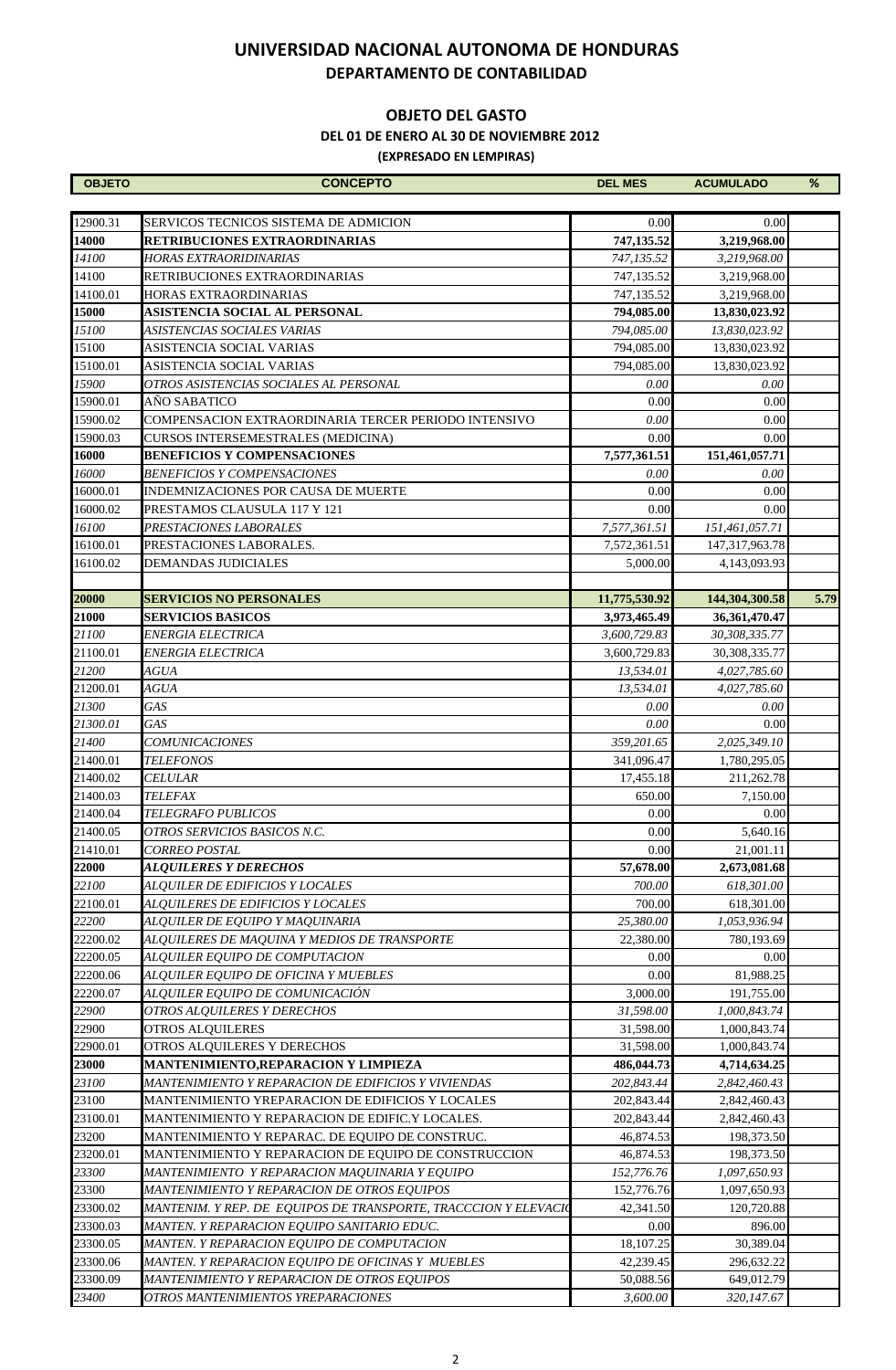#### **OBJETO DEL GASTO**

 **DEL 01 DE ENERO AL 30 DE NOVIEMBRE 2012**

| <b>OBJETO</b> | <b>CONCEPTO</b>                                        | <b>DEL MES</b> | <b>ACUMULADO</b> | % |
|---------------|--------------------------------------------------------|----------------|------------------|---|
|               |                                                        |                |                  |   |
| 23400         | MANTENIMIENTO Y REP.EQUIPOS VARIOS                     | 3,600.00       | 320,147.67       |   |
| 23400.01      | MANT.Y REPARACION DE EQUIPO VARIOS                     | 3,600.00       | 320, 147.67      |   |
| 23500         | LIMPIEZA, ASEO Y FUMIGACION                            | 79,950.00      | 256,001.72       |   |
| 23500.01      | LIMPIEZA ASEO Y FUMIGACION                             | 79,950.00      | 256,001.72       |   |
| 24000         | <b>SERVICIOS PROFESIONALES</b>                         | 405,548.92     | 19,943,749.35    |   |
| 24200         | ESTUDIOS INVEST.ANALISIS DE FACTIBILIDAD.              | 73,423.67      | 1,285,873.68     |   |
| 24200         | ESTUDIOS INVESTIACION Y ANALISIS DE FACTIILIDAD        | 0.00           | 336,013.60       |   |
| 24200.01      | ESTUDIOS INVESTISTACIÓN Y ANALISIS DE FACTIBILIDAD     | 0.00           | 336,013.60       |   |
| 24300         | SERVICIOS TECNICOS Y PROFESIONALES JURIDICOS           | 0.00           | 0.00             |   |
| 24300         | SERVICIOS JURIDICOS                                    | 0.00           | 0.00             |   |
| 24300.01      | SERVICIOS TEC. Y PROF. JURIDICIOS                      | 0.00           | 0.00             |   |
| 24500         | SERVICIOS TECNICOS Y PROFESIONALES DE CAPAC.           | 73,423.67      | 917,976.08       |   |
| 24500         | <i>SERVICIOS DE CAPACITACION</i>                       | 73,423.67      | 917,976.08       |   |
| 24500.01      | SERVICIOS TECNICOS Y PROFE. DE CAPACITACION.           | 73,423.67      | 917,976.08       |   |
| 24600         | SERVICIOS TECN.Y PROFES. DE INFORM. Y SISTEMAS DE      | 0.00           | 31,884.00        |   |
| 24600         | SERVICIOS DE INFORMATICA Y SISTEMA DE COMPUTAIRZADOS   | 0.00           | 31,884.00        |   |
| 24600.01      | SERVICIOS DE INFORMATICA Y SISTEMA COMPUTARIZADAS      | 0.00           | 31,884.00        |   |
| 24900         | OTROS SERVICIOS TECNICOS Y PROFESIONALES N.C.          | 332,125.25     | 18,657,875.67    |   |
| 24900         | OTROS SERVICIOS TECNICOS Y PROFESIONALES.              | 332,125.25     | 18,657,875.67    |   |
| 24900.01      | OTROS SERVICIOS TECNICOS Y PROFESIONALIZADOS           | 332,125.25     | 11,432,659.05    |   |
| 24900.02      | OTROS SERVICIOS NO PERSONALES                          | 0.00           | 0.00             |   |
| 24900.03      | OTROS SERV.TEC.Y PROF. REST. REGISTRO(PLAN DE REFORMA) | 0.00           | 0.00             |   |
| 24900.04      | OTROS SERV. VICE RECTORIAS (PLAN DE REFORMA)           | 0.00           | 0.00             |   |
| 24900.05      | PLAN MAESTRO. DE DES. INFRAESTRUCTURA FISICA           | 0.00           | 0.00             |   |
| 24900.06      | AUTOEVALUACION Y EVALUACION DE LAS CARRERAS            | 0.00           | 0.00             |   |
| 24900.07      | INVESTIGACION CIENTIFICA                               | 0.00           | 0.00             |   |
| 24900.08      | VINCULACION UNIVERSIDAD SOCIEDAD                       | 0.00           | 0.00             |   |
| 24900.09      | <i><b>DESARROLLO DOCENTE</b></i>                       | 0.00           | 0.00             |   |
| 24900.10      | EDUCACION SUPERIOR                                     | 0.00           | 0.00             |   |
| 24900.11      | DESARROLLO CENTROS REGIONALES                          | 0.00           | 0.00             |   |
| 24900.12      | DESARROLLO CULTURALES                                  | 0.00           | 0.00             |   |
| 24900.13      | ESTRUCTURA UNIVERSITARIA                               | 0.00           | 0.00             |   |
| 24900.14      | DESARROLLO CURRICULAR                                  | 0.00           | 0.00             |   |
| 24900.15      | REORGANIZACION SUED                                    | 0.00           | 0.00             |   |
| 24900.16      | <i><b>DESARROLLO ESTUDIANTIL</b></i>                   | 0.00           | 0.00             |   |
| 24900.17      | FINANCIAMIENTO Y PRESUPUESTO                           | 0.00           | 0.00             |   |
| 24900.18      | <i><b>DESARROLLO DE LAS TICS</b></i>                   | 0.00           | 0.00             |   |
| 24900.19      | FORTALECIMIENTO CARRERA DOCENTE                        | 0.00           | 0.00             |   |
| 24900.20      | SISTEMAS DE ESTUDIOS DE POST-GRADOS                    | 0.00           | 0.00             |   |
| 24900.21      | SISTEMAS DE ADMISION                                   | 0.00           | 7,225,216.62     |   |
| 24900.22      | ESTUDIOS DE OFERTA Y DEMANDA EDUCATIVA                 | 0.00           | 0.00             |   |
| 24900.23      | SOCIACILIZACION NORMATIVA LEGAL                        | 0.00           | 0.00             |   |
| 24900.24      | INSTITUTO DE INVEST.EDUCATIVA                          | 0.00           | 0.00             |   |
| 24900.25      | FORTALECIMIENTO EDIT.UNIVERSITARIA                     | 0.00           | 0.00             |   |
| 24900.26      | SISTEMAS DE EDUCACION GERENCIAL.                       | 0.00           | 0.00             |   |
| 24900.27      | FORTALECIMIENTO DE ORG.ESTUDIANTIL                     | 0.00           | 0.00             |   |
| 24900.28      | <i>FOTALECIMIENTO DE VENTA DE SERVICIOS</i>            | 0.00           | 0.00             |   |
| 24900.29      | FORTALECIMIENTO SIST.BIBLIOTECARIO                     | 0.00           | 0.00             |   |
| 25000         | SERVICIOS COMERCIALES Y FINANCIEROS                    | 441,046.01     | 26,326,422.99    |   |
| 25100         | SERVICIOS DE TRANSPORTE                                | 90.186.63      | 12,950,997.17    |   |
| 25100.01      | SERVICIOS DE TRANSPORTE                                | 20,181.77      | 4,842,788.33     |   |
| 25100.02      | <i>SERVICIO DE TRANSPORTE EVENTUALES</i>               | 70,004.86      | 7,161,108.84     |   |
| 25100.03      | SERVICIOS DE TRANSPORTE CURLA                          | 0.00           | 947,100.00       |   |
| 25200         | <i>SERVICIOS DE ALMACENAMIENTO</i>                     | 0.00           | 32,400.00        |   |
| 25200.01      | <i>SERVICIOS DE ALMACENAMIENTO</i>                     | 0.00           | 32,400.00        |   |
| 25300         | IMPRENTA, PUBLIC. Y REPRODUC.                          | 86,216.24      | 2,101,707.51     |   |
| 25300.01      | IMPRENTA PUBLIC.Y REPRODUCCION                         | 86,216.24      | 2,101,707.51     |   |
| 25400         | PRIMAS Y GASTOS DE SEGUROS                             | 29,626.76      | 666,185.37       |   |
| 25400.01      | PRIMAS Y GASTOS DE SEGUROS                             | 29,626.76      | 479,678.91       |   |
| 25500         | COMISION Y GASTOS BANCARIOS                            | 25.00          | 2,273,450.35     |   |
| 25500.01      | COMISION Y GASTOS BANCARIOS                            | 25.00          | 2,273,450.35     |   |
|               |                                                        |                |                  |   |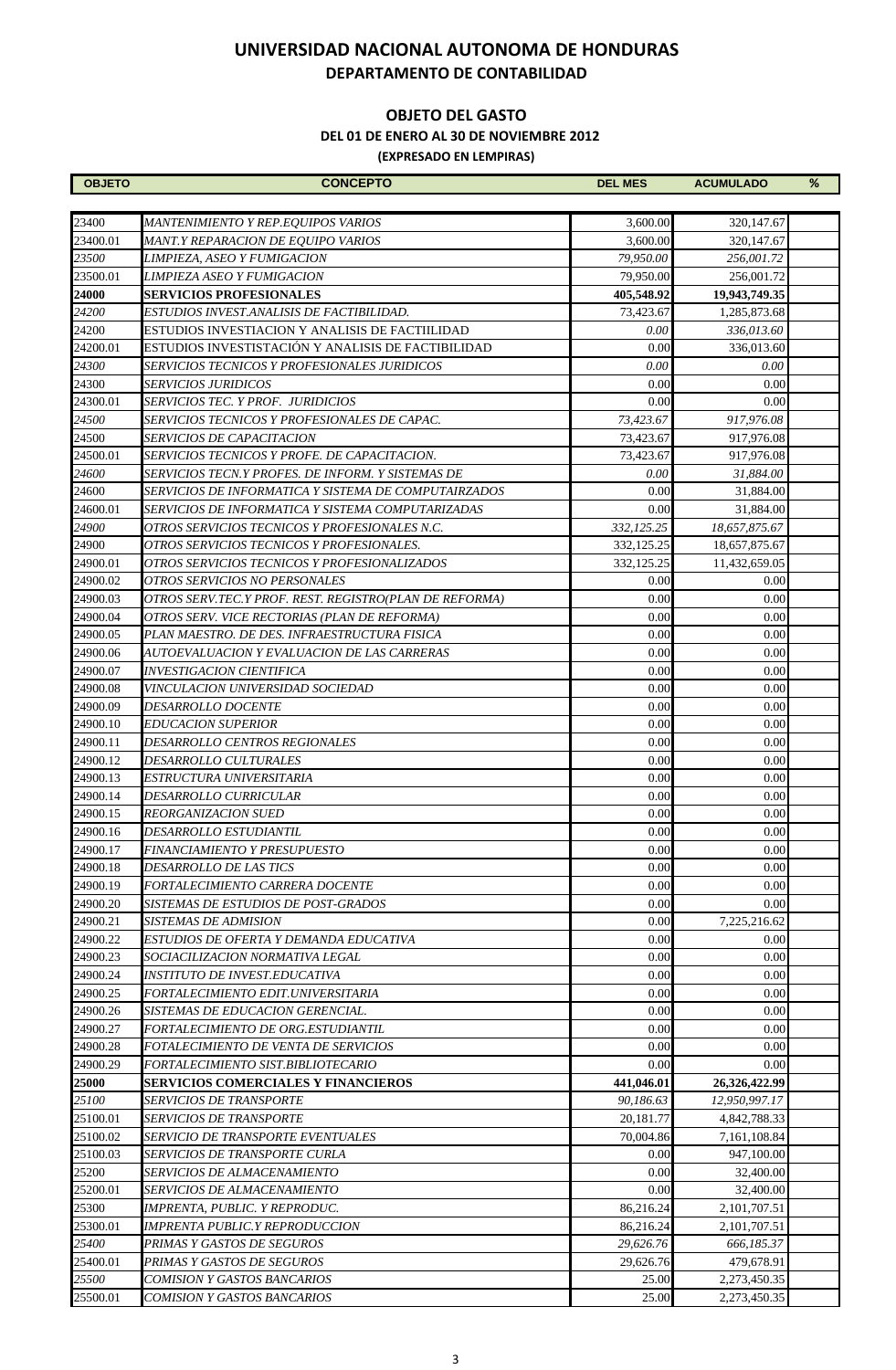#### **OBJETO DEL GASTO**

 **DEL 01 DE ENERO AL 30 DE NOVIEMBRE 2012**

| <b>OBJETO</b> | <b>CONCEPTO</b>                                   | <b>DEL MES</b>   | <b>ACUMULADO</b> | %    |
|---------------|---------------------------------------------------|------------------|------------------|------|
|               |                                                   |                  |                  |      |
| 25600         | PUBLICIDAD Y PROPAGANDA                           | 70,562.52        | 3,021,875.06     |      |
| 25600.01      | PUBLICIDAD Y PROPAGANDA                           | 70,562.52        | 3,021,875.06     |      |
| 25700         | <b>SERVICIOS DE INTERNET</b>                      | 9,588.24         | 3,280,851.17     |      |
| 25700.01      | <b>SERVICIOS DE INTERNET</b>                      | 9.588.24         | 3,280,851.17     |      |
| 25900         | OTROS SERVICIOS COMERCIALES Y FINANCIEROS N.C.    | 154,840.62       | 1,998,956.36     |      |
| 25900         | OTROS SERVICIOS COMERCIALES Y FINANCIEROS         | 154,840.62       | 1,998,956.36     |      |
| 25900.01      | OTROS SERVICIOS COMERCIALES Y FINANCIEROS N.C     | 154,840.62       | 1,998,956.36     |      |
| 26000         | PASAJES, VIATICOS Y OTROS GASTOS DE VIAJE         | 5,978,372.80     | 35,453,209.43    |      |
| 26100         | <b>PASAJES</b>                                    | 1,146,592.88     | 5,738,217.36     |      |
| 26100.01      | PASAJES NACIONALES                                | 402,138.35       | 1,317,428.41     |      |
| 26100.02      | PASAJES AL EXTERIOR                               | 744,454.53       | 4,420,788.95     |      |
| 26100.04      | OTROS GASTOS DE PASAJE                            | 0.00             | 0.00             |      |
| 26200         | <b>VIATICOS</b>                                   | 4,831,779.92     | 29,714,992.07    |      |
| 26200.01      | VIATICOS NACIONALES Y OTROS GASTOS DE VIAJE       | 3,657,615.34     | 23,227,961.20    |      |
| 26200.02      | VIATICOS AL EXTERIOR Y OTROS GASTOS DE VIAJE      | 1,174,164.58     | 6,487,030.87     |      |
| 26200.03      | TRANSPORTE Y OTROS GASTOS DE VIAJE                | 0.00             | 0.00             |      |
| 27000         | MULTAS Y RECARGOS Y GASTOS JUDICIALES             | 0.00             | 13,429.00        |      |
| 27200         | DERECHOS Y TASAS                                  | 0.00             | 0.00             |      |
| 27200.01      | DERECHOS Y TASAS                                  | 0.00             | 0.00             |      |
| 27300         | MULTAS Y RECARGOS                                 | 0.00             | 6,265.00         |      |
| 27300.01      | <i>MULTAS Y RECARGOS</i>                          | 0.00             | 6,265.00         |      |
| 27400         | CANONES Y REGALIAS                                | 0.00             | 7,164.00         |      |
| 27400.01      | CANONES Y REGALIAS                                | 0.00             | 7,164.00         |      |
| 27500         | <i><b>GASTOS JUDICIALES</b></i>                   | 0.00             | 0.00             |      |
| 27500.01      | <b>GASTOS JUDICIALES</b>                          | 0.00             | 0.00             |      |
| 29000         | <b>OTROS SERVICIOS NO PERSONALES</b>              | 433,374.97       | 18,818,303.41    |      |
| 29100         | SERVICIOS DE CEREMONIAL Y PROTOCOLO               | 3,294.97         | 178,677.41       |      |
| 29100.01      | SERVICIOS CEREMONIAS Y PROTOCOLO EDUC.            | 3,294.97         | 177,977.41       |      |
| 29100.02      | REUNIONES Y EVENTOS ESPECIALES                    | 0.00             | 700.00           |      |
| 29100.03      | SERVICIOS DE CEREMONIO Y PROD.DIREC.DOCENCIA      | 0.00             | 0.00             |      |
| 29200         | <i>SERVICIOS DE VIGILANCIA</i>                    | 430,080.00       | 18,571,126.00    |      |
| 29200.01      | <i>SERVICIOS DE VIGILANCIA</i>                    | 430,080.00       | 18,571,126.00    |      |
| 29300         | <i>ACTUACIONES DEPORTIVAS</i>                     | 0.00             | 0.00             |      |
| 29300.01      | <i>ACTUACIONES DEPORTIVAS</i>                     | 0.00             | 0.00             |      |
| 29400         | ACTUACIONES ARTISTICAS.                           |                  |                  |      |
|               |                                                   | $0.00\,$<br>0.00 | 68,500.00        |      |
| 29400.01      | <i>ACTUACIONES ARTISTICAS</i>                     |                  | 68,500.00        |      |
|               |                                                   | 5,096,677.87     |                  |      |
| 30000         | <b>MATERIALES Y SUMINISTROS</b>                   |                  | 40,482,148.93    | 1.62 |
| 31000         | PRODUCTOS ALIMENTICIOS AGROPECUARIOS Y FORESTALES | 777,466.38       | 6,776,648.79     |      |
| 31100         | ALIMENTOS Y BEBIDAS PARA PERSONAS                 | 755,336.05       | 5,896,452.71     |      |
| 31100.01      | ALIMENTOS BEBIDAS PARA PERSONAS                   | 755,336.05       | 5,896,452.71     |      |
| 31200         | ALIMENTOS PARA ANIMALES                           | 0.00             | 346,528.00       |      |
| 31200.01      | <b>ALIMENTOS PARA ANIMALES</b>                    | 0.00             | 346,528.00       |      |
| 31300         | PRODUCTOS PECUARIOS                               | 7,000.00         | 7,000.00         |      |
| 31300.01      | PRODUCTOS PECUARIOS                               | 7,000.00         | 7,000.00         |      |
| 31400         | PRODUCTOS AGROFORESTALES                          | 0.00             | 140,579.40       |      |
| 31400.01      | PRODUCTOS AGROFORESTALES                          | 0.00             | 138,379.40       |      |
| 31400.02      | OTROS PRODUCTOS ALIMENTICIOS AGROFORESTALES       | 0.00             | 2,200.00         |      |
| 31500         | MADERA, CORCHO Y SUS MANUFACTURAS                 | 15,130.33        | 386,088.68       |      |
| 31500.01      | MADERA CORCHO Y SUS MANUFACTURAS                  | 15,130.33        | 386,088.68       |      |
| 32000         | <b>TEXTILES Y VESTUARIOS</b>                      | 338,966.61       | 1,506,756.88     |      |
| 32200         | HILADOS Y TELAS                                   | 31,176.30        | 223,546.98       |      |
| 32100.01      | HILADOS Y TELAS                                   | 31,176.30        | 223,546.98       |      |
| 32200         | CONFECCIONES TEXTILES                             | 8,194.31         | 189,220.82       |      |
| 32200.01      | CONFECCIONES TEXTILES,                            | 8,194.31         | 189,220.82       |      |
| 32300         | ACABADOS Y TEXTILES                               | 11,566.00        | 799,571.13       |      |
| 32300.01      | PRENDA DE VESTIR                                  | 2,844.00         | 731,969.33       |      |
| 32300.02      | ACABADOS Y TEXTILES                               | 0.00             | 1,745.87         |      |
| 32300.03      | OTROS TEXTILES Y VESTUARIOS                       | 8,722.00         | 65,855.93        |      |
| 32400         | <i>CALZADO</i>                                    | 0.00             | 6,387.95         |      |
| 32400.01      | <b>CALZADOS</b>                                   | 0.00             | 6,387.95         |      |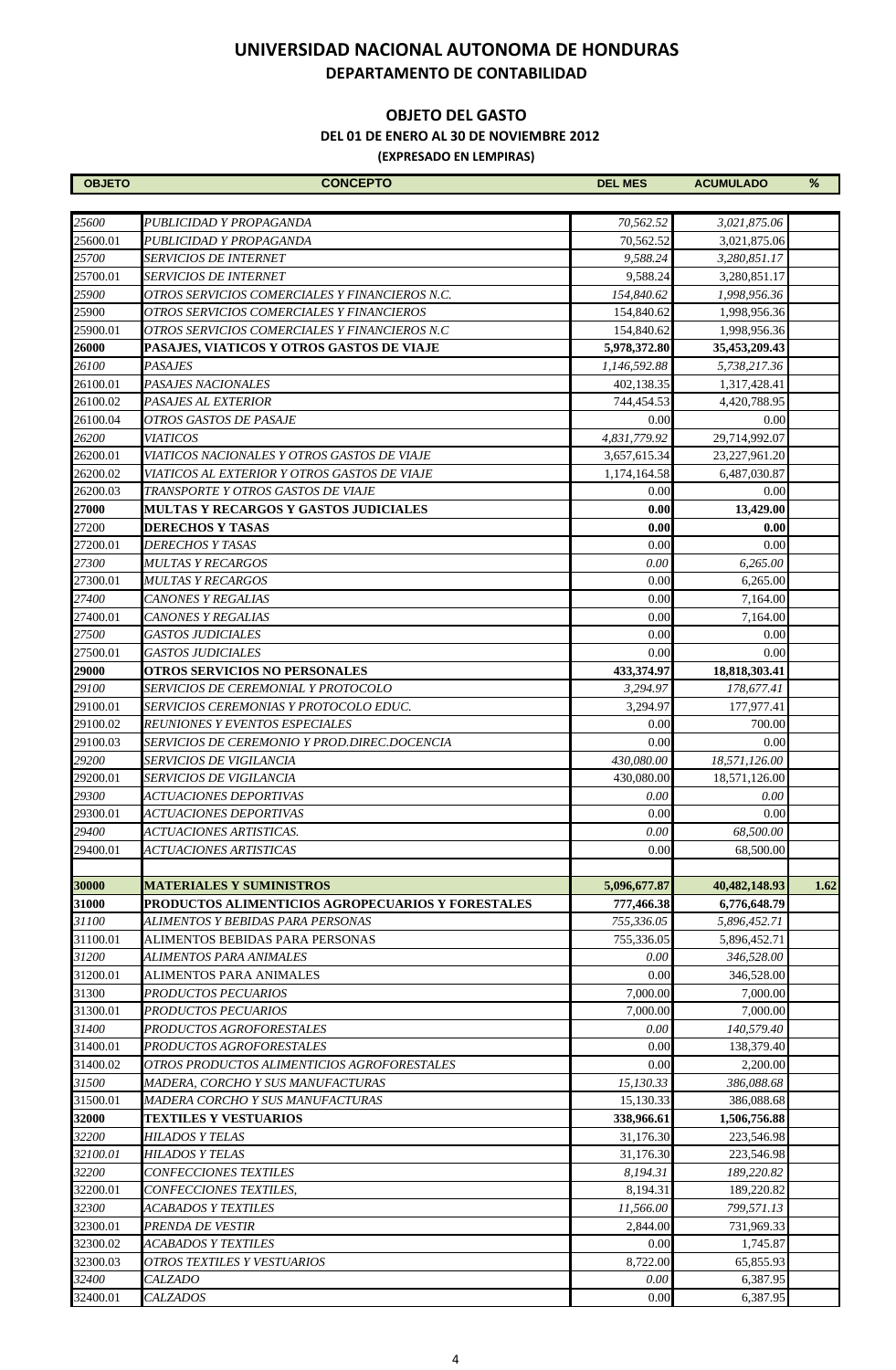#### **OBJETO DEL GASTO**

 **DEL 01 DE ENERO AL 30 DE NOVIEMBRE 2012**

| <b>OBJETO</b> | <b>CONCEPTO</b>                                      | <b>DEL MES</b> | <b>ACUMULADO</b> | % |
|---------------|------------------------------------------------------|----------------|------------------|---|
|               |                                                      |                |                  |   |
| 32500         | PRODUCTOS PARA TIENDA UNIVERSITARIA                  | 288,030.00     | 288,030.00       |   |
| 32500.01      | PRODUCTOS PARA TIENDA UNIVERSITARIA                  | 288,030.00     | 288,030.00       |   |
| 33000         | PRODUCTOS DE PAPEL, CARTON E IMPRESOS                | 1,707,527.67   | 12,206,794.05    |   |
| 33100         | PAPEL DE ESCRITORIO Y CARTON                         | 415,283.14     | 1,830,531.05     |   |
| 33100         | PAPEL DE ESCRITORIO                                  | 415,283.14     | 1,830,531.05     |   |
| 33100.01      | PAPEL DE ESCRITORIO                                  | 415,283.14     | 1,830,531.05     |   |
| 33200         | PAPEL PARA COMPUTACION                               | 0.00           | 28,047.98        |   |
| 33200.01      | PAPEL DE COMPUTACION                                 | 0.00           | 28,047.98        |   |
| 33300         | PRODUCTOS DE ARTES GRAFICAS                          | 293,818.78     | 1,426,781.69     |   |
| 33300.01      | PRODUCTOS DE ARTES GRAFICAS                          | 293,818.78     | 1,426,781.69     |   |
| 33400         | PRODUCTOS DE PAPEL Y CARTON                          | 154,342.79     | 1,423,780.22     |   |
| 33400.01      | PRODUCTOS DE PAPEL Y CARTON                          | 154,342.79     | 1,395,790.04     |   |
| 33400.02      | OTROS PRODUCTOS DE PAPEL CARTON                      | 0.00           | 27,990.18        |   |
| 33500         | LIBROS, REVISTAS Y PERIODICOS                        | 24,947.24      | 2,310,014.88     |   |
| 33500.01      | LIBROS REVISTAS Y PERIODICOS                         | 24,947.24      | 2,310,014.88     |   |
| 33500.02      | FORTALECIMIENTO DE LAS BIBLIOTECAS (PLAN DE REFORMA) | 0.00           | 0.00             |   |
| 33600         | TEXTOS DE ENSEÑANZA                                  | 748,152.72     | 4,908,882.70     |   |
| 33600.01      | TEXTOS DE ENSEÑANZA LIBRERÍA                         | 748,152.72     | 1,575,859.45     |   |
| 33600.02      | PROGAMA COMPRA LIBROS                                | 0.00           | 3,333,023.25     |   |
| 33600.04      | TEXTOS DE ENSEÑANZA                                  | 0.00           | 0.00             |   |
| 33700         | ESPECIES TIMBRADAS Y VALORES                         | 70,983.00      | 278,755.53       |   |
| 33700.01      | <b>ESPECIES TIMBRADAS Y VALORES</b>                  | 70,983.00      | 278,755.53       |   |
| 34000         | <b>CUEROS, PIELES Y SUS PRODUCTOS</b>                | 23,120.84      | 577,311.38       |   |
| 34200         | <b>ARTICULOS DE CUERO</b>                            | 178.00         | 173,607.24       |   |
| 34200.01      | <b>ARTICULOS DE CUERO</b>                            | 178.00         | 173,607.24       |   |
| 34300         | <b>ARTICULOS DE CAUCHO</b>                           | 0.00           | 42,848.37        |   |
| 34300.01      | <b>ARTICULOS DE CAUCHO</b>                           | 0.00           | 42,848.37        |   |
| 34300.02      | OTROS PRODUCTOS DE CUERO Y CAUCHO                    | 0.00           | 0.00             |   |
| 34400         | LLANTAS Y NEUMATICOS                                 | 22,942.84      | 360,855.77       |   |
| 34400.01      | <i>LLANTAS Y NEUMATICOS</i>                          | 22,942.84      | 360,855.77       |   |
| 35000         | PRODUCTOS QUIMICOS, COMBUSTIBLES Y LUBRICANTES       | 896,488.82     | 6,245,977.66     |   |
| 35100         | ELEMENTOS Y COMPUESTOS QUIMICOS                      | 67,974.63      | 480,101.82       |   |
| 35100         | PRODUCTOS QUIMICOS,                                  | 67,974.63      | 480,101.82       |   |
| 35100.01      | ELEMENTOS Y COMPUESTOS QUIMICOS                      | 67,974.63      | 480,101.82       |   |
| 35200         | PRODUCTOS FARMACEUTICOS Y MEDICINALES                | 164,241.58     | 844,956.32       |   |
| 35200         | PRODUCTOS FARMACEUTICOS                              | 164,241.58     | 844,956.32       |   |
| 35200.01      | PRODUCTOS FARMACEUTICO Y MEDICINALES                 | 73,926.58      | 524,213.82       |   |
| 35200.02      | PRODUCTOS FARMACEUTICO Y MED.(PLAN DE REFORMA)       | 90,315.00      | 317,316.65       |   |
| 35200.03      | PRODUC.FARMAC.Y MEDIC.(COM.HIGIENE Y SEG.)           | 0.00           | 3,425.85         |   |
| 35300         | <b>ABONOS Y FERTILIZANTES</b>                        | 8,915.00       | 88.062.80        |   |
| 35300.01      | <b>ABONOS Y FERTILIZANTES</b>                        | 8,915.00       | 88,062.80        |   |
| 35400         | <b>INSECTICIDAS, FUMIGANTES Y OTROS</b>              | 3,455.00       | 348,333.38       |   |
| 35400.01      | <i><b>INSECTICIDAS FUMIGANTES Y OTROS</b></i>        | 3,455.00       | 348,333.38       |   |
| 35500         | TINTES, PINTURAS Y COLORANTES                        | 44,287.44      | 375,281.80       |   |
| 35500.01      | TINTES, PINTURAS Y LUBRICANTES                       | 44,287.44      | 375,281.80       |   |
| 35600         | COMBUSTIBLES Y LUBRICANTES                           | 395,687.84     | 3,235,342.91     |   |
| 35610.01      | <b>GASOLINA</b>                                      | 64,628.02      | 607,501.14       |   |
| 35620.01      | <b>DIESEL</b>                                        | 322,318.75     | 2,370,859.40     |   |
| 35630.01      | <b>KEROSEN</b>                                       | 0.00           | 91,808.34        |   |
| 35640.01      | LPG                                                  | 0.00           | 4,411.00         |   |
| 35650.01      | ACEITE Y GRASAS LUBRICANTES                          | 8,741.07       | 160,763.03       |   |
| 35700         | PRODUCTOS VETERINARIOS                               | 19,927.00      | 65,330.00        |   |
| 35700.01      | PRODUCTOS VETERINARIOS                               | 19,927.00      | 65,330.00        |   |
| 35800         | PRODUCTOS DE MATERIAL PLASTICO                       | 191,453.93     | 655,525.47       |   |
| 35800.01      | PRODUCTOS  DE MATERIAL PLASTICO.                     | 191,453.93     | 655,525.47       |   |
| 35900         | OTROS PRODUCTOS QUIMICOS N.C.                        | 546.40         | 153,043.16       |   |
| 35900         | OTROS PRODUCTOS QUIMICOS                             | 546.40         | 153,043.16       |   |
| 35900.01      | OTROS PRODUCTOS QUIMICOS                             | 546.40         | 153,043.16       |   |
| 36000         | <b>PRODUCTOS METALICOS</b>                           | 204,338.81     | 2,586,928.41     |   |
| 36100         | PRODUCTOS FERROSOS                                   | 4,147.20       | 132,430.37       |   |
| 36100         | PRODUCTOS METALICOS                                  | 4,147.20       | 132,430.37       |   |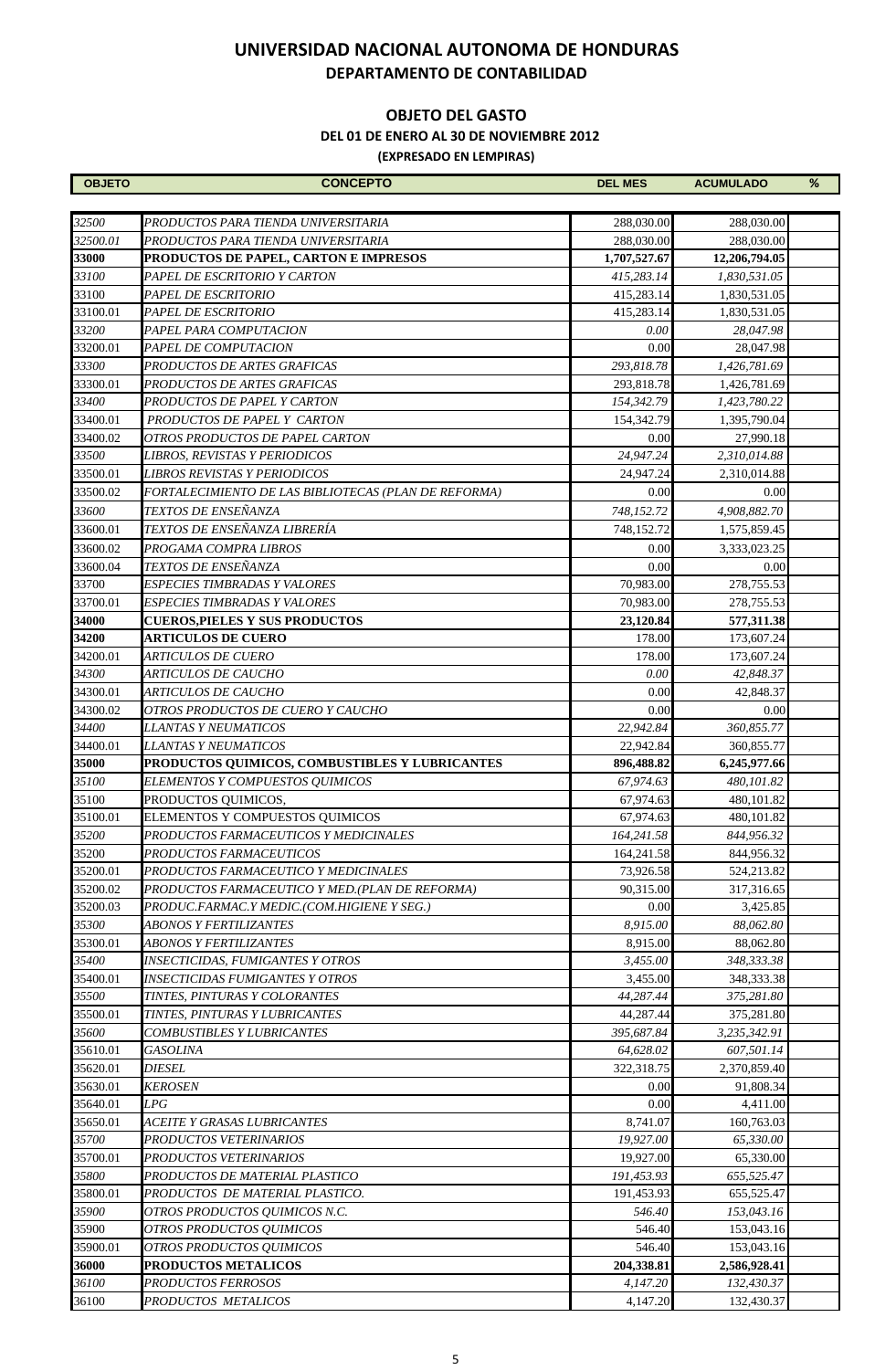#### **OBJETO DEL GASTO**

 **DEL 01 DE ENERO AL 30 DE NOVIEMBRE 2012**

| <b>OBJETO</b>     | <b>CONCEPTO</b>                                         | <b>DEL MES</b>             | <b>ACUMULADO</b>              | %     |
|-------------------|---------------------------------------------------------|----------------------------|-------------------------------|-------|
|                   |                                                         |                            |                               |       |
| 36100.01          | PRODUCTOS FERROSOS                                      | 4,147.20                   | 132,430.37                    |       |
| 36200             | PRODUCTOS NO FERROSOS                                   | 38,595.61                  | 1,314,715.87                  |       |
| 36200.01          | PRODUCTOS NO FERROSOS                                   | 38,595.61                  | 1,314,715.87                  |       |
| 36300             | ESTRUCTURAS METALICAS ACABADAS                          | 60,485.00                  | 226,000.34                    |       |
| 36300.01<br>36400 | ESTRUCTURAS METALICAS ACABADAS<br>HERRAMIENTAS MENORES  | 60,485.00<br>7,879.45      | 226,000.34<br>120,447.69      |       |
| 36400.01          | HERRAMIENTAS MENORES                                    | 7,879.45                   |                               |       |
| 36500             | MATERIAL DE GUERRA Y SEGURIDAD                          | 0.00                       | 120,447.69<br>9,174.64        |       |
| 36500.01          | <b>MATERIAL DE SEGURIDAD</b>                            | 0.00                       | 9.174.64                      |       |
| 36900             | OTROS PRODUCTOS METALICOS N.C.                          | 93,231.55                  | 784,159.50                    |       |
| 36900             | OTROS PRODUCTOS METALICOS                               | 93,231.55                  | 784,159.50                    |       |
| 36900.01          | OTROS PRODUCTOS METALICOS N.C.                          | 5,759.15                   | 42,828.66                     |       |
| 36910.01          | PRODUCTOS DE HOJALATA                                   | 0.00                       | 17,070.24                     |       |
| 36920.01          | ACCESORIOS DE METAL                                     | 10,467.19                  | 176,972.66                    |       |
| 36930.01          | ELEMENTOS DE FERRETERIA                                 | 77,005.21                  | 547,287.94                    |       |
| 37000             | PRODUCTOS MINERALES NO METALICOS                        | 34,273.11                  | 417,446.68                    |       |
| 37100             | PRODUCTOS DE ARCILLA Y CERAMICA                         | 3,782.01                   | 14,712.41                     |       |
| 37100.01          | PRODUCTOS DE ARCILLA Y CERAMICA                         | 3,782.01                   | 14,712.41                     |       |
| 37200             | PRODUCTOS DE VIDRIO                                     | 8,310.43                   | 148,015.47                    |       |
| 37200.01          | PRODUCTOS DE VIDRIO                                     | 8,310.43                   | 148,015.47                    |       |
| 37300             | PRODUCTOS DE LOZA Y PORCELANA                           | 5,056.80                   | 7,514.72                      |       |
| 37300.01          | PRODUCTOS DE LOZA Y PORCELANA                           | 5,056.80                   | 7,514.72                      |       |
| 37400             | PRODUCTOS DE CEMENTO ASBESTO Y YESO                     | 7,694.66                   | 148,086.30                    |       |
| 37400.01          | PRODUCTOS DE CEMENTO Y ASBESTO Y YESO                   | 7,694.66                   | 148,086.30                    |       |
| 37500             | CEMENTO, CAL Y YESO                                     | 9,429.21                   | 94,710.31                     |       |
| 37500.01          | CEMENTO CAL Y YESO                                      | 9,429.21                   | 94,710.31                     |       |
| 37900             | OTROS PRODUCTOS MINERALES NO METALICOS N.C.             | 0.00                       | 4,407.47                      |       |
| 37900             | OTROS PRODUCTOS DE MINERALES NO METALICOS.              | 0.00                       | 4,407.47                      |       |
| 37900.01          | OTROS PRODUCTOS DE MINERALES NO METALICOS               | 0.00                       | 4,407.47                      |       |
| 38000             | <b>MINERALES</b>                                        | 2,518.00                   | 100,692.38                    |       |
| 38400             | PIEDRA ARCILLA Y ARENA                                  | 2,518.00                   | 69,088.18                     |       |
| 38400.01          | PIEDRA ARCILLA Y ARENA                                  | 2,518.00                   | 69,088.18                     |       |
| 38500             | OTROS MINERALES                                         | 0.00                       | 18,520.00                     |       |
| 38500.01          | OTROS MINERALES.                                        | 0.00                       | 18,520.00                     |       |
| 38900             | DIVERSOS MATERIALES MINERALES NO METALICOS              | 0.00                       | 13,084.20                     |       |
| 38900             | DIVERSOS MINERALES NO METALICOS N.C                     | 0.00                       | 13,084.20                     |       |
| 38900.01          | DIVERSOS MINERALES NO METALICOS                         | 0.00                       | 13,084.20                     |       |
| 39000<br>39100    | OTROS MATERIALES Y SUMINISTROS<br>ELEMENTOS DE LIMPIEZA | 1,111,977.63<br>193,869.18 | 10,063,592.70<br>1,048,098.96 |       |
| 39100.01          | ELEMENTOS DE LIMPIEZA                                   | 193,869.18                 | 1,048,098.96                  |       |
| 39200             | UTILES DE ESCRITORIO, OFICINA Y ENZEÑANZA               | 233,350.26                 | 1,539,353.06                  |       |
| 39200.01          | UTILES DE ESCRITORIO, OFICINA Y ENSEÑANZA               | 233,350.26                 | 1,539,353.06                  |       |
| 39300             | UTILES Y MATERIALES ELECTRICOS                          | 78,218.06                  | 2,060,104.49                  |       |
| 39300.01          | UTILES Y MATERIALES ELECTRICOS                          | 78,218.06                  | 2,060,104.49                  |       |
| 39400             | UTENCILIOS DE COCINA Y COMEDOR                          | 7,202.26                   | 112,870.94                    |       |
| 39400.01          | UTENCILIOS DE COCINA Y COMEDOR                          | 7,202.26                   | 112,870.94                    |       |
| 39500             | INSTRUMENTOS MENORES MEDICO-QUIRURGICO Y LABORAT.       | 63,797.66                  | 311,940.75                    |       |
| 39500             | INSTRUMENTAL MEDICO-QUIRURGICO MENOR Y DE LABORAT.      | 63,797.66                  | 311,940.75                    |       |
| 39500.01          | UTILES MENORES MEDICOS QUIRURGICOS Y LABORAT.           | 63,797.66                  | 311,940.75                    |       |
| 39500.02          | UT. MENORES MEDICOS QUIRUR.(PLAN REFORMA))              | 0.00                       | 0.00                          |       |
| 39600             | OTROS REPUESTOS Y ACCESORIOS                            | 535,540.21                 | 4,933,253.44                  |       |
| 39600             | OTROS REPUESTOS Y ACCERSORIOS MENORES                   | 535,540.21                 | 4,933,253.44                  |       |
| 39600.01          | RESPUESTOS Y ACCESORIOS                                 | 535,540.21                 | 4,933,253.44                  |       |
| 39800             | ARTICULOS PARA DEPORTES Y RECREATIVOS                   | 0.00                       | 32,899.94                     |       |
| 39800.01          | ARTICULOS PARA DEPORTES Y RECREATIVOS                   | 0.00                       | 32,899.94                     |       |
| 39900             | PRODUCTOS SANITARIOS                                    | 0.00                       | 25,071.12                     |       |
| 39900             | OTROS MATERIALES Y SUMINIRTROS N.C.                     | 0.00                       | 25,071.12                     |       |
| 39900.01          | OTROS MATERIALES Y SUMINISTROS                          | 0.00                       | 25,071.12                     |       |
| 40000             | <b>BIENES CAPITALIZABLES</b>                            | 27,419,773.68              | 267,880,259.07                | 10.75 |
| 41000             | <b>BIENES PREEXISTENTES</b>                             | 0.00                       | 0.00                          |       |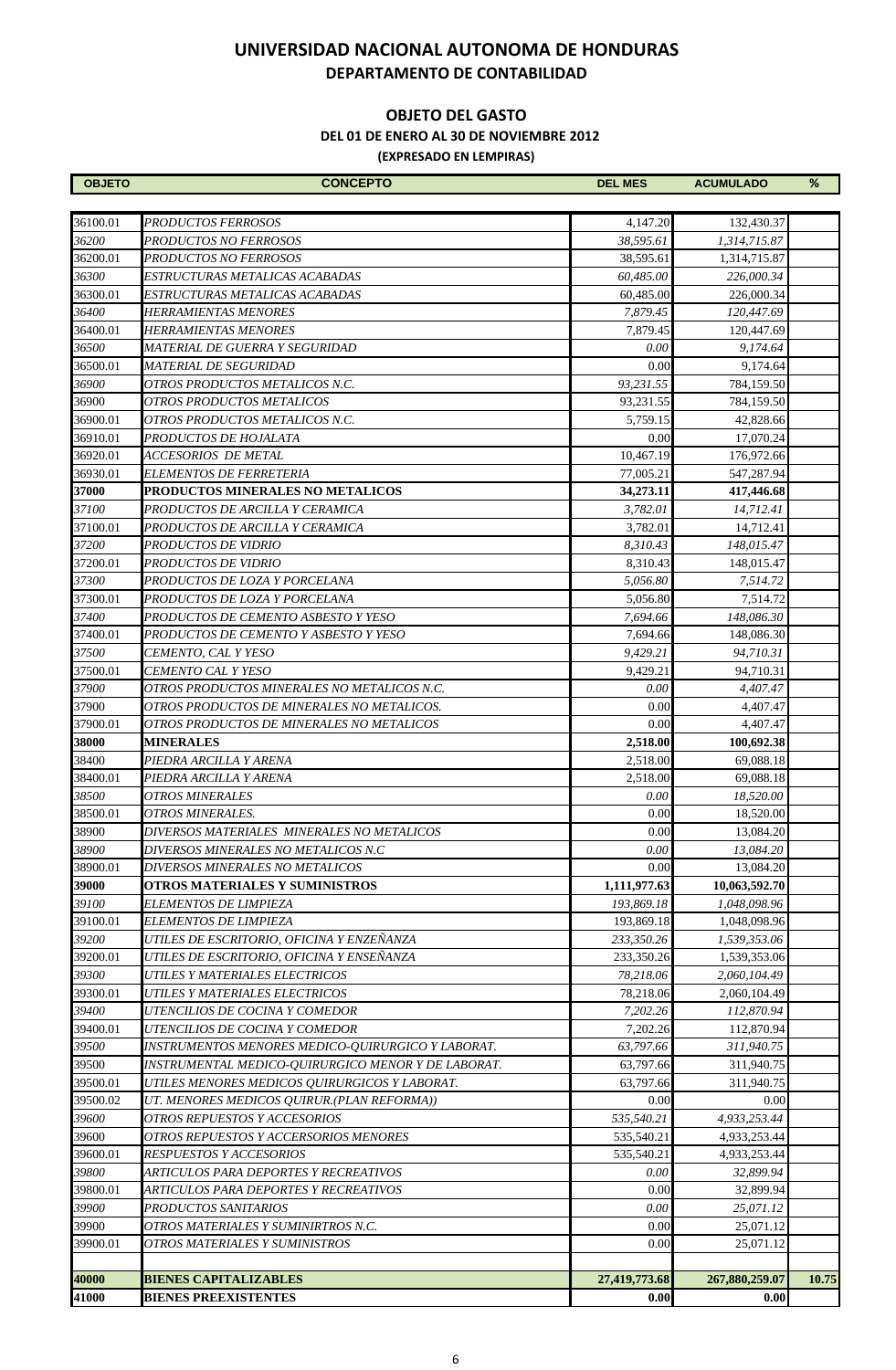#### **OBJETO DEL GASTO**

 **DEL 01 DE ENERO AL 30 DE NOVIEMBRE 2012**

| <b>OBJETO</b>        | <b>CONCEPTO</b>                                                    | <b>DEL MES</b>    | <b>ACUMULADO</b>          | %    |
|----------------------|--------------------------------------------------------------------|-------------------|---------------------------|------|
|                      |                                                                    |                   |                           |      |
| 41100                | <b>TIERRAS Y TERRENOS</b>                                          | 0.00              | 0.00                      |      |
| 41110                | PARA CONSTRUCCION DE BIENES EN DOMINIO PRIVADO                     | 0.00              | 0.00                      |      |
| 41110.01             | PARA CONSTRUCCION DE BIENES EN DOMINIO PRIVADO                     | 0.00              | 0.00                      |      |
| 41200                | EDIFICIOS E INSTALACIONES                                          | 0.00              | 32,077,438.85             |      |
| 41200.01             | EDIFICIOS E INSTALACIONES                                          | 0.00              | 32,077,438.85             |      |
| 42000                | <b>MAQUINARIA Y EQUIPO</b>                                         | 2,757,894.92      | 78,371,536.38             |      |
| 42100                | EOUIPO DE OFICINA Y MUEBLES                                        | 1,654,726.52      | 11,958,664.15             |      |
| 42100.01             | EQUIPO DE OFICINA Y MUEBLES                                        | 1,654,726.52      | 11,953,667.55             |      |
| 42140.01             | <b>ELECTRODOMESTICOS</b>                                           | 0.00              | 4,996.60                  |      |
| 42200                | <b>MAQUINARIA Y EQUIPO DE PRODUCCION</b>                           | 0.00              | 91,511.48                 |      |
| 42200.01             | MAQUINARIA Y EQUIPO DE PRODUCCION                                  | 0.00              | 91,511.48                 |      |
| 42300                | EQUIPO DE TRANSPORTE, TRACCION Y ELEVACION                         | 0.00              | 20,338,528.62             |      |
| 42300.01             | EQUIPO DE TRANSPORTE, TRACCION Y ELEVACION                         | 0.00              | 20,338,528.62             |      |
| 42400                | <b>EQUIPO DE LABORATORIO</b>                                       | 191,696.64        | 22,708,179.27             |      |
| 42400.01             | <b>EOUIPO DE LABORATORIO</b>                                       | 191,696.64        | 22,708,179.27             |      |
| 42500                | EQUIPO DE COMUNICACIÓN Y SEÑALAMIENTO                              | 34,373.85         | 3,500,523.03              |      |
| 42500.01             | EQUIPO DE COMUNICACIÓN Y SEÑALAMIENTO                              | 34,373.85         | 3,500,523.03              |      |
| 42600                | EQUIPOS PARA COMPUTACION                                           | 761,453.53        | 19,200,968.50             |      |
| 42600.01             | EQUIPO DE COMPUTACIÓN                                              | 761,453.53        | 19,200,968.50             |      |
| 42700                | <b>MUEBLES Y EQUIPOS EDUCACIONALES</b>                             | 18,984.38         | 5,995,621.33              |      |
| 42700.01             | MUEBLES Y EQUIPO EDUCACIONALES                                     | 18,984.38         | 5,995,621.33              |      |
| 42800                | HERRAMIENTAS Y RESPUESTOS MAYORES                                  | 0.00              | 397,102.42                |      |
| 42800.01             | HERRAMIENTAS Y RESPUESTOS MAYORES                                  | 0.00              | 397,102.42                |      |
| 42900                | <b>EQUIPOS VARIOS</b>                                              | 96,660.00         | 96,660.00                 |      |
| 42900.01             | <b>EQUIPOS VARIOS</b>                                              | 96,660.00         | 96,660.00                 |      |
| 4300                 | LIBROS REVISTAS Y OTROS ELEMENTOS COLECCIONABLES                   | 0.00              | 50,920.50                 |      |
| 43100.01             | LIBROS REVISTAS Y OTROS ELEMENTOS COLECCIONABLES                   | 0.00              | 50,920.50                 |      |
| 44000                | <b>SEMOVIENTES</b>                                                 | 24,110.00         | 24,110.00                 |      |
| 44000.01             | <b>SEMOVIENTES</b>                                                 | 24,110.00         | 24,110.00                 |      |
| 45100                | <b>ACTIVOS INTANGIBLES</b>                                         | 0.00              | 79,398.91                 |      |
| 45100.01             | APLICACIONES INFORMATICAS                                          | 0.00              | 79,398.91                 |      |
| 47100                | <b>CONSTRUCCIONES</b>                                              | 24,637,768.76     | 151,360,632.01            |      |
| 47100.01             | Construcciones mejoras de bienes nacionales en dominio prival      | 24,637,768.76     | 151,360,632.01            |      |
| 50000                | <b>TRANSFERENCIAS</b>                                              | 6,937,303.80      | 85,422,803.95             | 3.43 |
| 51000                | TRANSFERENCIAS CORRIENTES AL SECTOR PRIVADO                        | 6,937,303.80      | 83,859,915.38             |      |
| 51210                | <b>BECAS</b>                                                       | 6,897,685.00      | 81,678,928.52             |      |
| 51200.01             | AYUDA A MEDICOS RESIDENTES.                                        | 0.00              | 0.00                      |      |
| 51200.02             | BECAS ESTUDIANTES DE PREGRADO (PLAN REFORMA)                       | 0.00              | 0.00                      |      |
| 51200.04             | BECAS CONVENIO MINISTERIO SALUD -IHSS-UNAH                         | 6,783,800.00      | 62,993,822.00             |      |
| 51200.05             | BECAS DE ACTUALIZACION Y CAPACITACION DOCENTE                      | 0.00              | 0.00                      |      |
| 51200.06             | BECAS EXCELENCIA ACADEMICA                                         | 0.00              | 4,129,760.00              |      |
| 51200.07             | BECAS PARA HIJOS DE LOS TRABAJADORES                               | 0.00              | 75,000.00                 |      |
| 51200.08             | <b>BECAS POST GRADO ECONOMIA</b>                                   | 76,027.40         | 494,027.40                |      |
| 51200.09             | BECAS POST-GRADO DE TRABAJO SOCIAL                                 | 0.00              | 71,440.00                 |      |
| 51200.10             | BECAS PROFESIONALIZANTES DOCENTE (PLAN DE REFORMA)                 | 37,857.60         | 2,833,343.53              |      |
| 51200.12             | PRESTAMO A ESTUDIANTES                                             | 0.00              | 187,680.00                |      |
| 51200.13             | BECAS TALLERES EMPLEADOS A ESTUDIANTES                             | 0.00              | 0.00                      |      |
| 51200.14             | BECAS ASIGNACION INTERCAMPUS.                                      | 0.00              | 112,320.00                |      |
| 51200.15             | MAESTRIA EN EPIDEMIOLOGÍA                                          | 0.00              | 96,844.50                 |      |
| 51200.16             | POST-GRADO DE ENFERMERIA                                           | 0.00              | 2,920,096.00              |      |
| 51200.17             | MAESTRIA SALUD PUBLICA                                             | 0.00              | 0.00                      |      |
| 51200.18             | BECA DE INVESTIGACION CIENTIFICA                                   | 0.00              | 1,994,515.09              |      |
| 51200.19<br>51200.21 | <b>BECAS OUIMICA Y FARMACIA</b><br><b>BECAS EQUIDAD ALMA MATER</b> | 0.00<br>0.00      | 94,000.00<br>5,676,080.00 |      |
|                      |                                                                    |                   |                           |      |
| 51220<br>51200.23    | AYUDA SOCIALES A PERSONAS<br>PREMIOS A ESTUDIANTES DE SECUNDARIA   | 39,618.80<br>0.00 | 2,100,986.86<br>33,470.00 |      |
| 51200.24             | SUBSIDIOS CORO DE LA UNAH                                          | 0.00              | 363,600.00                |      |
|                      |                                                                    |                   |                           |      |